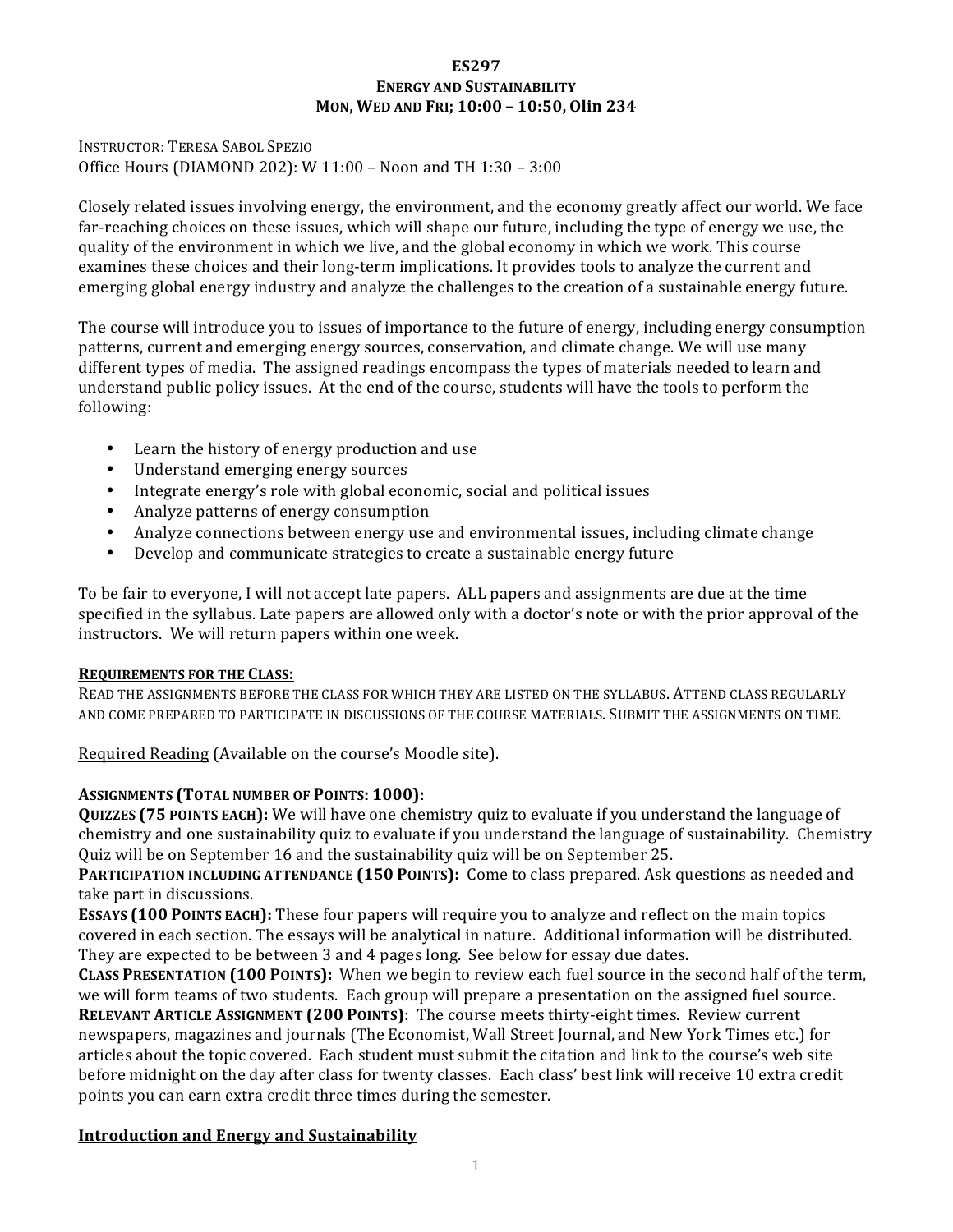*Wednesday September 4 –* Introduction and Knowledge Quiz

*Friday September* 6 - Defining & Measuring Energy & Power

*Monday September 9 - Forms of Energy* 

Wednesday September 11 - Conversion of Energy

*Friday September 13* – Second Law of Thermodynamics

*Monday September 16 – QUIZ* and Introduction to Sustainability

*Wednesday September 18* – Sustainability Read: Selections from *World Conservation Strategy* and *Our Common Future Enter the Triple Bottom Line* 

*Friday September 20* –Sustainability Measures Read: Bohringer, C and PEP Jochem. "Measuring the immeasurable - a survey of sustainability indices" *Ecological Economics* 63 (2007) 1-8.

*Monday September 23* – Sustainability Measures Read: http://ecoopportunity.net/2013/07/responsible-corporations-vs-corporate-responsibility/ Read Exxon Mobil or Royal Dutch Shell Sustainability Report Seven Sins of Greenwashing

*Wednesday September 25 - QUIZ* and watch first part of *Switch* Read: TBD

*Friday September 27 – History of Coal and Oil* Read: Jones, CF. "A Landscape of Energy Abundance: Anthracite Coal Canals and the Roots of American Fossil Fuel Dependence, 1820-1860" *Environmental History* 15 (July 2010); 449-484. Painter, DS. "Oil and the American Century" *Journal of American History* 99 (June 2012) 24-39.

*Monday September 30 – History of Coal and Oil* **First Assignment Due - Analysis and Critique of the Main Question of the Movie** Read: Energy Information Administration. Annual Energy Review 2011.

*Wednesday October 2* – Coal Technology Read: Power Plant Primer Bituminous and Subbituminous Coal Combustion chapter from AP-42, Fifth Edition *Compilation of air Pollutant Emission Standards*

*Friday October 4* – Oil Technology Read: Petroleum Refining chapter from AP-42.

*Monday October 7* – Hydropower Read: Deudney, D. "Hydropower: An Old Technology for a New Era" *Environment* 23 (Sept. 1981) International Hydropower Association. *Hydropower Sustainability Assessment*, November 2010.

*Wednesday October* 9 – Pollution and Environmental Effects Read: Standards of Performance for Greenhouse Gas Emissions from New Stationary Sources: Electric Utility Generating Stations

*Friday October 11* – The History of the Grid **(Paper Due)**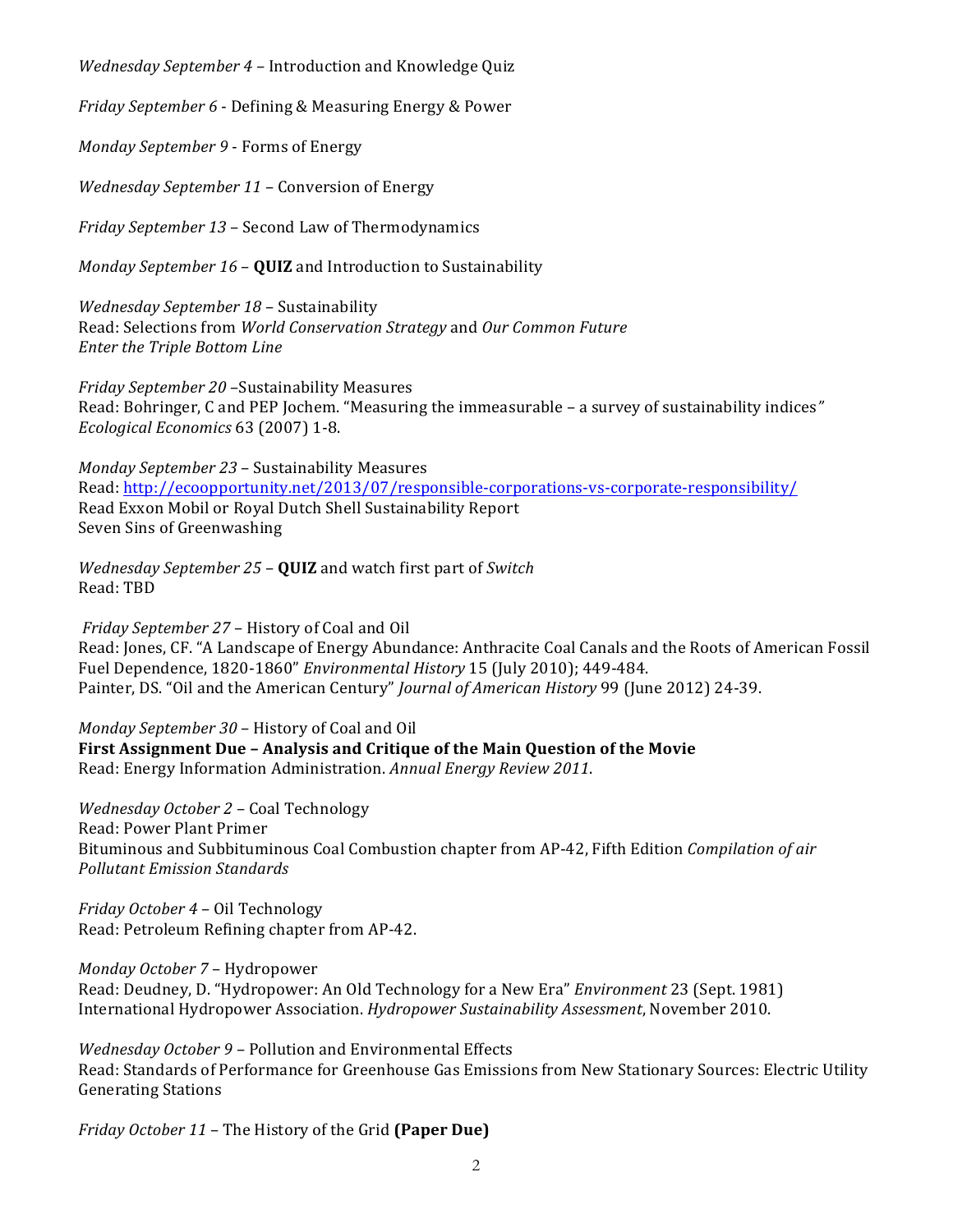Read: Listen to NPR Series *Power Hungry*. http://www.npr.org/series/103281114/power-hungryreinventing-the-u-s-electric-grid North American Electric Reliability Corporation. *Understanding the Grid* December 2012.

*Wednesday October 16* – Watch second part of *Switch*

*Friday October 18 - Switch - Let's Discuss* 

*Monday October 21 – Primacy of Price (Economic/Price)* Read: Pratt, JA. "The Business of Energy Transitions" unpublished.

*Wednesday October 23 – Primacy of Carbon and Carbon Sequestration (Environment/Pollution)* Read: IPCC Climate Change 2013 for Policymakers

*Friday October 25 – Primacy of Society (Social/People)* Read: Freemark, Y. Cars, Highways and the Poor" Dissent (Winter 2010) 10-13. Sandbrook, C. "On the role of Cynicism in Conservation" *Thinking like a human* Feb 2013.

*Monday October 28* – Conservation/Efficiency Read: Colby's Green Purchasing and Living Guide USEPA. *Energy-Efficient Product Procurement*. (2011)

*Wednesday October 30* – Biofuels Read: Selections from USEPA. *Biofuels and the Environment: First Triennial Report to Congress Dec.* 2011 Walker, R. "The Impact of Brazilian Biofuel Production in Amazonia" *Annals of the Association of American Geographers* 10 (4) 2011.

*Friday November 1 - Conventional Natural Gas* Read: Economides, MJ and DA Wood. "The State of Natural Gas." *Journal of Natural Gas Science and Engineering* 1 (2009) 1 -13.

*Monday November 4 - Non-Conventional Natural Gas* Read: King, GE. *Hydraulic Fracturing* 101 SPE152596. Fontenot, BE et. al. "An Evaluation of Water Quality in Private Drinking Water Wells Near Natural Gas Extraction Sites in the Barnett Shale Formation." *Environmental Science & Technology* 47 (2013) 10032- 40.

*Wednesday November 6* – Oil Sands Read: Selections from *Responsible Actions: A Plan for Alberta's Oil Sands* Kelly, EN et. al. "Oil Sands Development Contributes Polycyclic Aromatic Compounds to the Athabasca River and Its Tributaries" *PNAS* 106 (Dec 2009) 22346-51. Selections from Economic Impact of Alberta's Oil Sands

*Friday November 8* – Geothermal Read: Selections from *Geothermal Energy: An Alternative Resources for the 21<sup>st</sup> Century* Lund, JW et. al. "Direct utilization of geothermal energy 2010 worldwide review" *Geothermics* 40 (2011) 159-180.

*Monday November 11* – **Paper Due** Read: TBD

Wednesday November 13 - Nuclear Energy Read: Lanouette, W. "Atomic Energy, 1945 - 1985" The Wilson Quarterly 9 (Winter 1984) 90 - 131. Davis, LW. "Prospects for Nuclear Power" The Journal of Economic Perspectives 26 (Winter 2012) 49-66